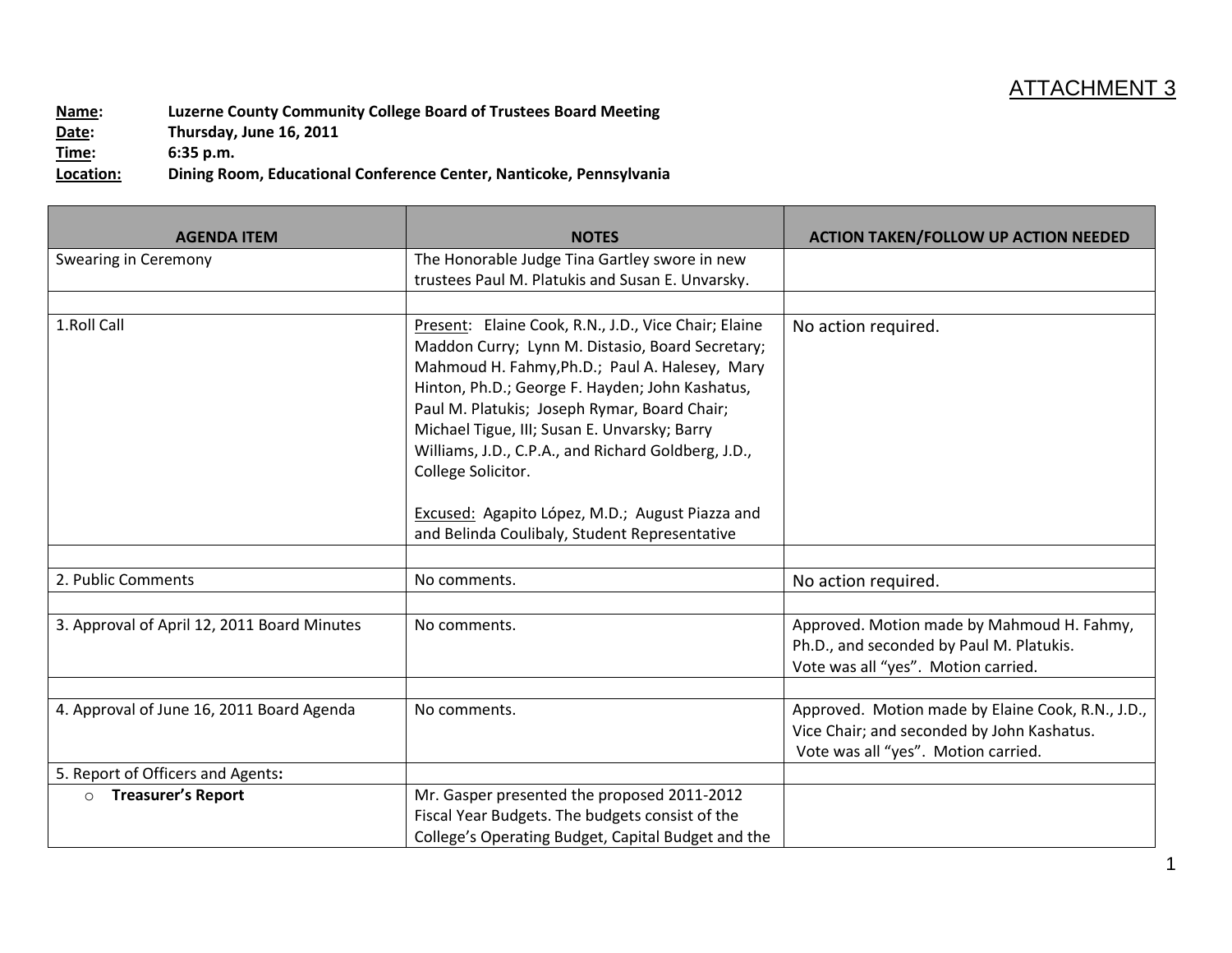| three Auxiliary Budgets. These budgets were<br>reviewed in detail at the June 7, 2011 Finance<br>Committee Meeting.                                                                                                                                                                                                                                                                                                                             |  |
|-------------------------------------------------------------------------------------------------------------------------------------------------------------------------------------------------------------------------------------------------------------------------------------------------------------------------------------------------------------------------------------------------------------------------------------------------|--|
| Mr. Gasper stated the budget process begins in<br>November when budget packets are sent to all<br>department and division heads. Additional<br>amounts requested over the present fiscal year<br>budget for operating expenses, personnel, new<br>initiatives and capital expenditures are then<br>compiled on a college wide basis for review and<br>prioritization first by the Division Head and then by<br>the President's Leadership Team. |  |
| Mr. Gasper stated the Operating Budget is<br>\$39,620,062; Capital Budget \$4,218,750 for a<br>combined total of \$43,838,812.                                                                                                                                                                                                                                                                                                                  |  |
| Salaries are built from the list of current staff.<br>Benefits are built from positions and rates.<br>Non-Discretionary line items are based on<br>experience and trends. Department requests are<br>based on the budget hearing, enrollment, trends<br>and reallocation of non-contractual line items.                                                                                                                                         |  |
| These budgets were prepared projecting, as of May<br>2011, the Current Year Income and Expenditures<br>for comparison to the Proposed Budget. The<br>projections for the current year do not include the<br>total year-end closing adjustments (i.e. Post<br>Retirement Benefits, Accounts Receivable,<br>Inventory Adjustments or other unanticipated<br>items such as a Health Care Catastrophic Claim or<br>an emergency repair).            |  |
| The Revenues for the Operating Budget are derived<br>from student tuition and fees, seminars, interest<br>income, Luzerne County, the Commonwealth of                                                                                                                                                                                                                                                                                           |  |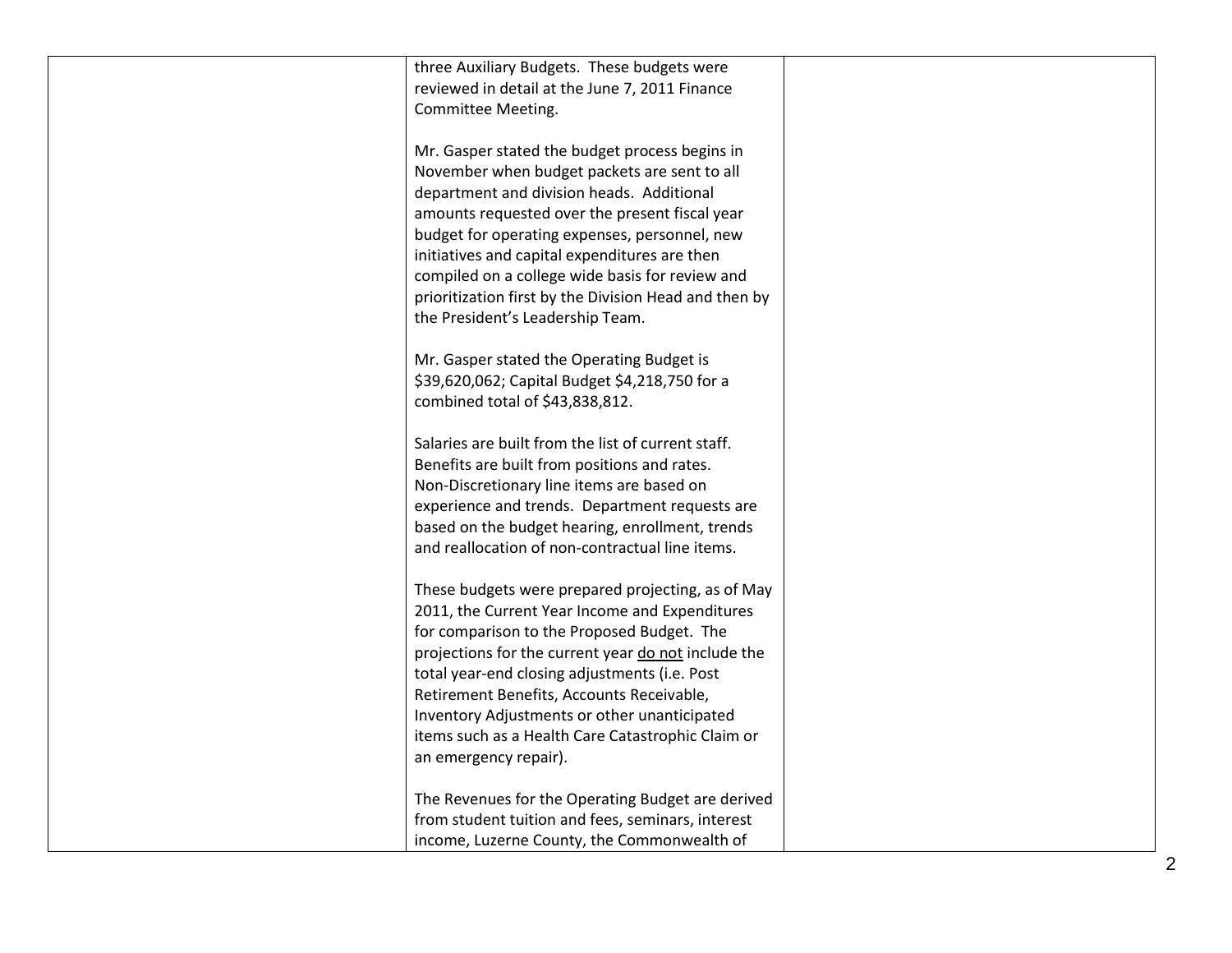Pennsylvania, and Other Income. The proposed budget includes a decrease in funding from the Comm. of PA due to the loss of \$1,122,145, the ARRA Stimulus Allocation. The proposed budget includes level funding from Luzerne County. Level enrollment is projected and is based on 166,770 credit hours. No increase is proposed to the Tuition and Technology Fee but does include a \$2.00 increase in the General Service Fee. Grants are Restricted Funds and are not included in the budgets.

The \$2.00 increase in general service fees equates to \$334,403. There is no proposed increase in tuition or technology fees.

The variance between budget and projection in Tuition is attributable to a portion of the June  $30<sup>th</sup>$ accounts receivable adjustment being included in the projection. Non Sponsor Income is the amount of Out of County and State tuition and includes the anticipated increase to this population. Other Income of \$150,000 is the transfer from the Bookstore to the current fund. There is a slight increase Seminar Income (non -credit). The increase to Miscellaneous Income represents anticipated increases in Indirect Costs from grants and from the Spectrum Lease Agreement that is currently under review. The decrease in interest income is due to anticipated lower interest rates. Finally the Tuition Stabilization represents a transfer from the College's Restricted Reserve negating the need for a tuition increase.<br>The net increase in salaries is \$167,187 a 0.75%

increase from the 2010 -2011 projection. Fringe benefits increased \$461,145 a 5.11% increase from the 2010 -2011 projection. The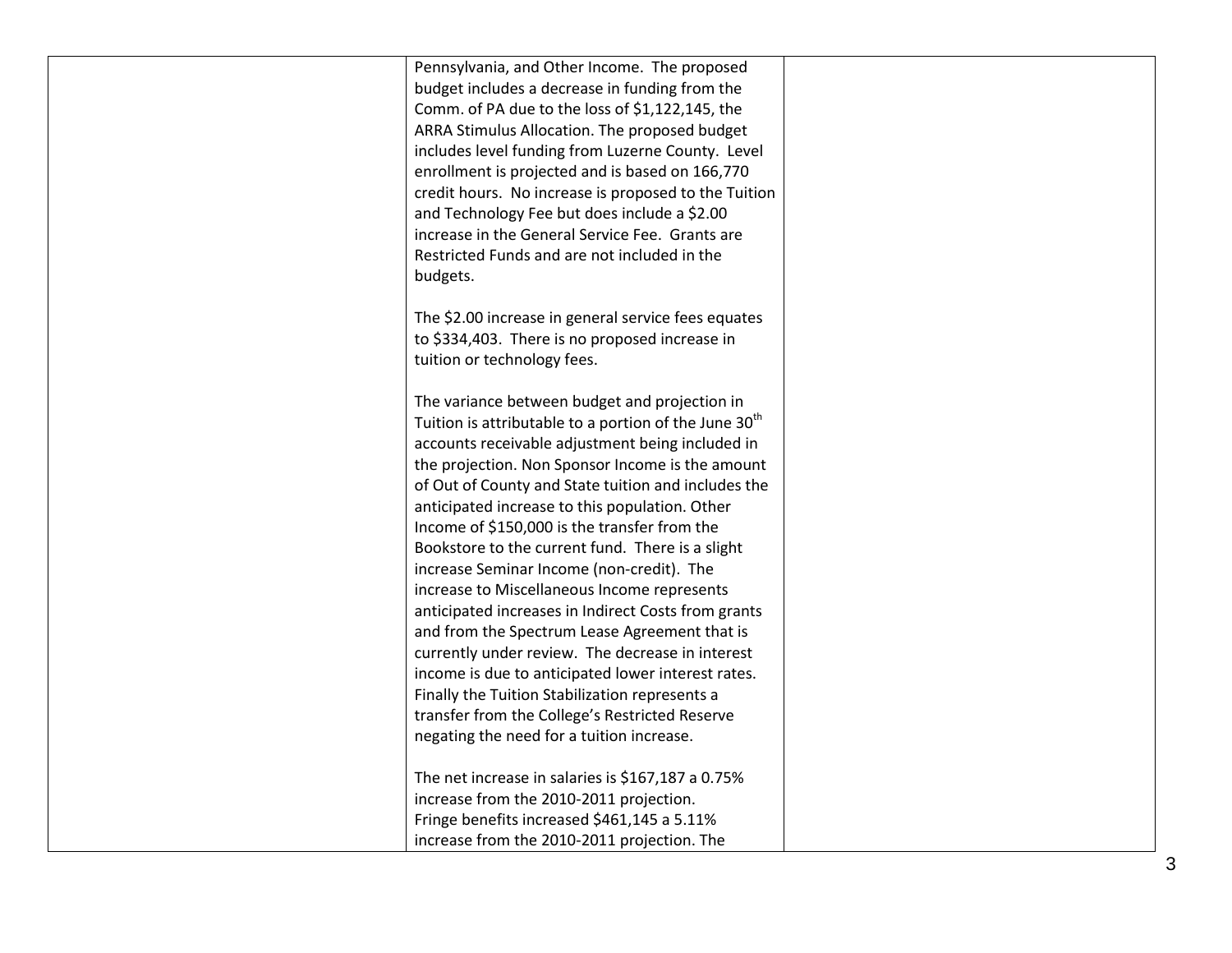| increase is mainly due to an 8.5% increase in Health                                                 |  |
|------------------------------------------------------------------------------------------------------|--|
| Care Costs. The Early Retirement Incentive reflects                                                  |  |
| a decrease of \$91,107or 79.22% and is based on                                                      |  |
| payments as of May 2011. For the 2010-2011fiscal                                                     |  |
| year a number of retirees received their final                                                       |  |
| payment.                                                                                             |  |
|                                                                                                      |  |
| Next are the other Non Discretionary Line Items in                                                   |  |
| the budget which are fixed or contractual                                                            |  |
| expenditures.                                                                                        |  |
| The following are some of the line items that                                                        |  |
| contain higher percentage changes when                                                               |  |
| comparing the proposed budget 2011-2012 to the                                                       |  |
| 2010-2011 projection. Accreditation: Increased                                                       |  |
| \$2,100 or 6.18%. Respiratory Therapy, Dental                                                        |  |
| Hygiene and Assisting, Business, CIS and EMS are                                                     |  |
| scheduled for accreditation in FY 2011-2012.                                                         |  |
|                                                                                                      |  |
| The variance for Consultants and Honoraria is due                                                    |  |
| the fact that the amount expended for Contracted                                                     |  |
| training this year was down but it is anticipated to                                                 |  |
| increase next year.                                                                                  |  |
|                                                                                                      |  |
| Freight: \$5,000, a 38.46% change due to                                                             |  |
| anticipated increases in shipping costs due to                                                       |  |
| increasing fuel costs.                                                                               |  |
|                                                                                                      |  |
| Gas & Water: \$57,500 a 24.95% increase and Heat<br>Light & Power: \$360,000 a 29.39%. The variances |  |
| are due to anticipated rate increases in Utility Costs                                               |  |
| plus the addition of the new facilities.                                                             |  |
|                                                                                                      |  |
| <b>Independent Contractors / Disability Services</b>                                                 |  |
| reflect a \$57,171 increase or 16.77% mainly                                                         |  |
| attributable to the increase for disability services.                                                |  |
|                                                                                                      |  |
| The increase in Maintenance Agreements is due to                                                     |  |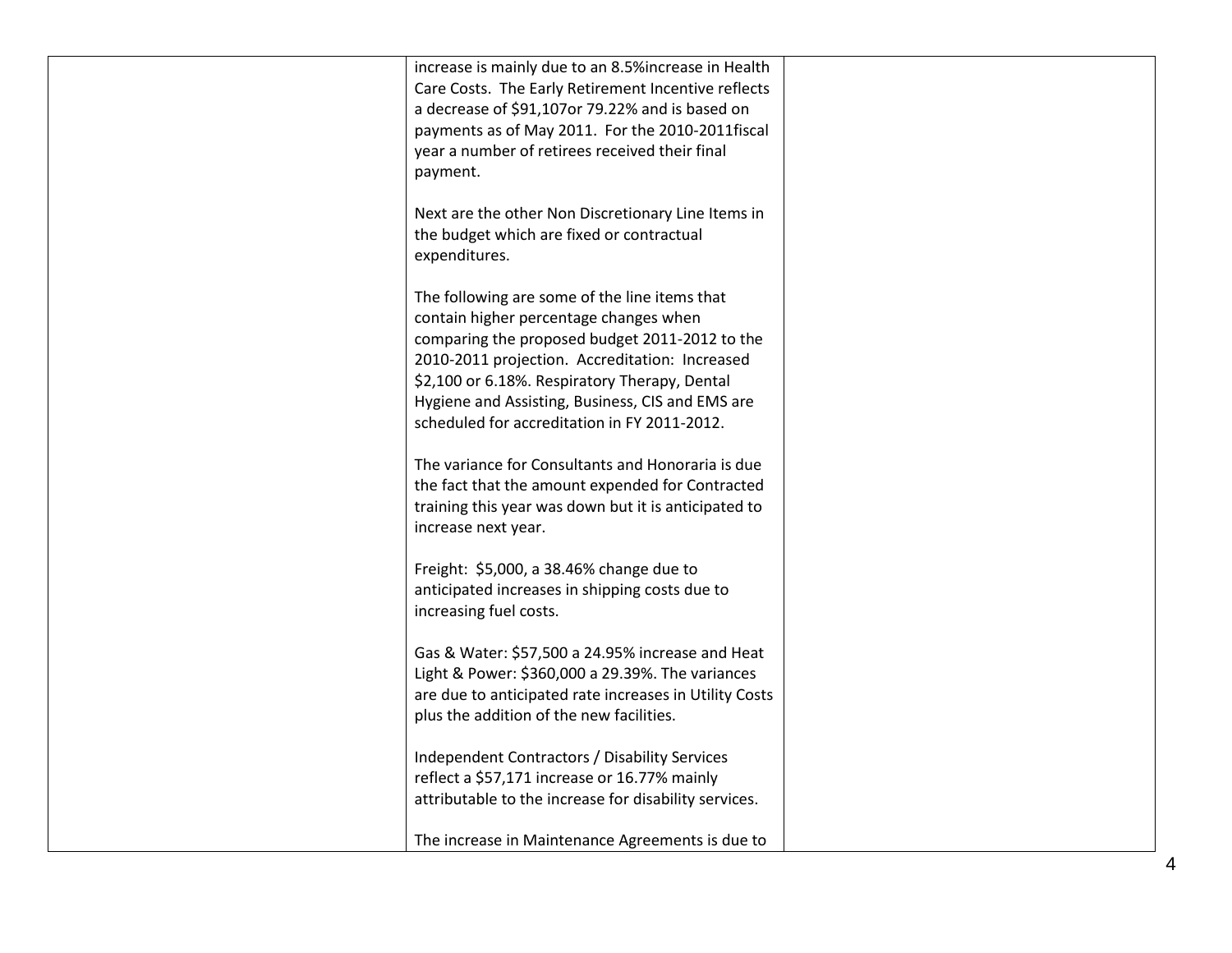| the college expansion.                                                                                                                                                                                                                                                                                           |  |
|------------------------------------------------------------------------------------------------------------------------------------------------------------------------------------------------------------------------------------------------------------------------------------------------------------------|--|
| Vehicle Operating Costs increased \$7,350 or<br>29.22% due to the aging of the current fleet of<br>College Vehicles and anticipated increases in repair<br>costs.                                                                                                                                                |  |
| The final group in the operating budget is the<br>Discretionary Line Items                                                                                                                                                                                                                                       |  |
| The following are some of the line items that<br>contain higher percentage changes when<br>comparing the proposed budget 2011-2012 to the<br>2010-2011 projection.                                                                                                                                               |  |
| Acquisitions decreased \$174,000 or 77.68%. This<br>year costs included one-time purchases for the new<br>buildings. This also includes small equipment<br>purchases (items that are less than \$4,000) that<br>previously were capital purchases as defined by the<br>Commonwealth but now are operating costs. |  |
| The variances for Advertising and for Catalogs and<br>Brochures are attributable to a budget transfer<br>made in the current fiscal year.                                                                                                                                                                        |  |
| Repairs / Renovations show an increase of<br>\$110,043 or 52.75% and primarily due to lower<br>than anticipated costs for HVAC repairs for the<br>current year by Physical Plant since this was the<br>first year that the repairs were done by College<br>personnel rather than an outside contractor.          |  |
| Supplies reflect a 42.62% increase from current<br>year projection which is lower due to the delay in<br>opening the new facilities and unexpended<br>budgeted funds in some departments. In addition<br>the proposed budget includes anticipated price                                                          |  |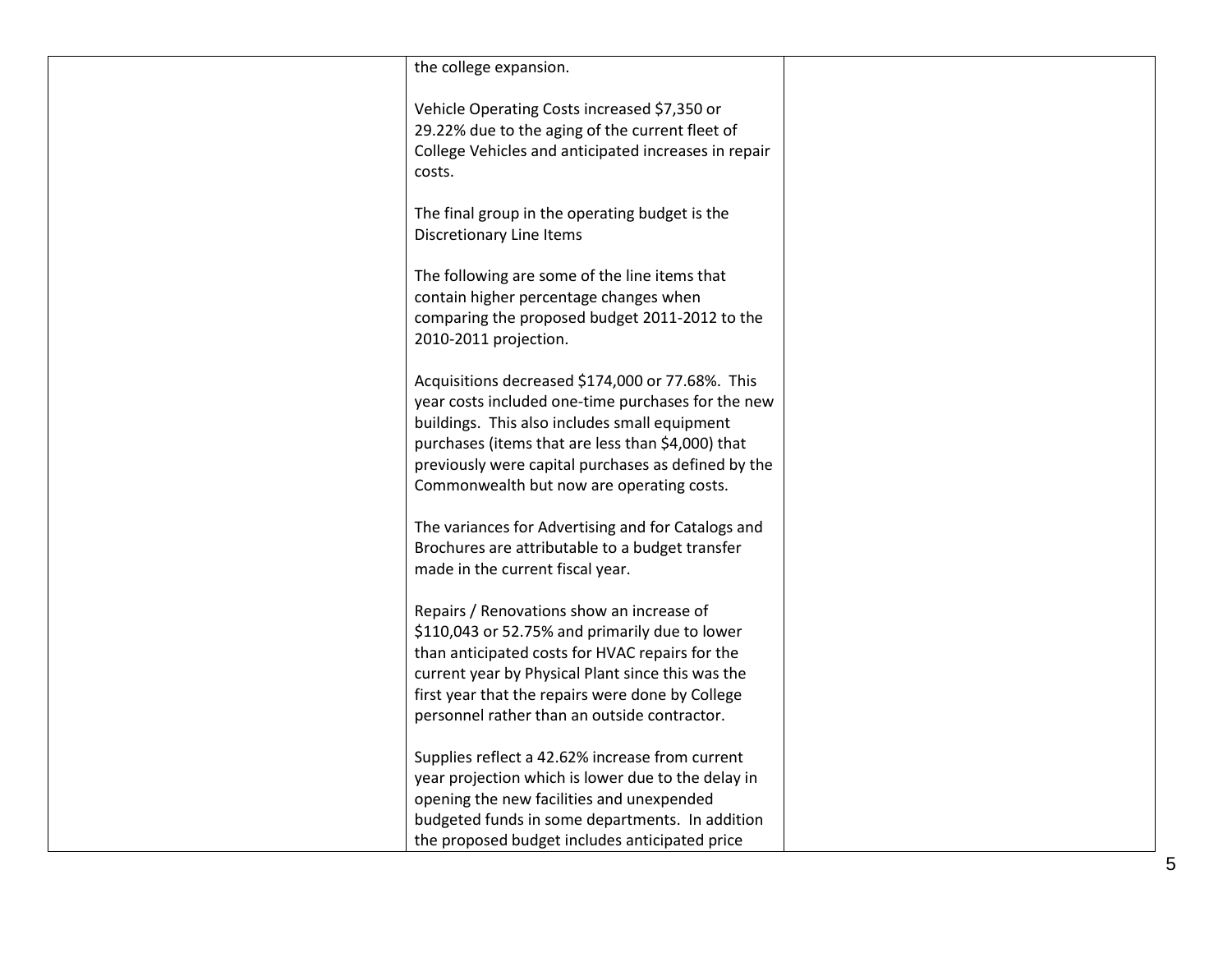| increases as well as additional supplies needed for                                                                                                                                                                                                                                       |  |
|-------------------------------------------------------------------------------------------------------------------------------------------------------------------------------------------------------------------------------------------------------------------------------------------|--|
| various labs.                                                                                                                                                                                                                                                                             |  |
| In summary Salaries and Benefits total \$31,988,913<br>and make up 80.74% of the Operating Budget.<br>Other Non-Discretionary Expenses total \$4,768,462<br>and are 12.03% of the Operating Budget and<br>Discretionary Items total \$2,862,681 for the<br>remaining 7.23% of the Budget. |  |
| The proposed Operating Budget totals \$39,620,062.                                                                                                                                                                                                                                        |  |
| The Capital Budget. Capital Expenditures include<br>Facility Leases, Equipment Purchases and Leases<br>and Debt Service. This is page 6 in your packet.                                                                                                                                   |  |
| Income for the Capital Budget is derived from the<br>following sources: the Commonwealth will<br>contribute \$2,165,200, Luzerne County will<br>contribute \$1,256,065, Bookstore transfer of<br>\$145,285, Foundation \$100,000 and Capital Fees<br>\$552,200.                           |  |
| Capital Expenditures include Facility Leases in the<br>amount of \$629,342, Equipment Purchases and<br>Leases total \$541,031 and Debt Service is<br>\$3,048,377.                                                                                                                         |  |
| The proposed Capital Budget totals \$4,218,750.                                                                                                                                                                                                                                           |  |
| The final three budgets are the Bookstore, Food<br>Services and the Student Activities which are the<br><b>College's Auxiliary Budgets.</b>                                                                                                                                               |  |
| The proposed 2011-2012 bookstore budget is<br>comprised of \$4,267,250 in income and<br>Expenditures of \$3,811,082 for a total Net income<br>of \$456,168. Part of this net income is used to                                                                                            |  |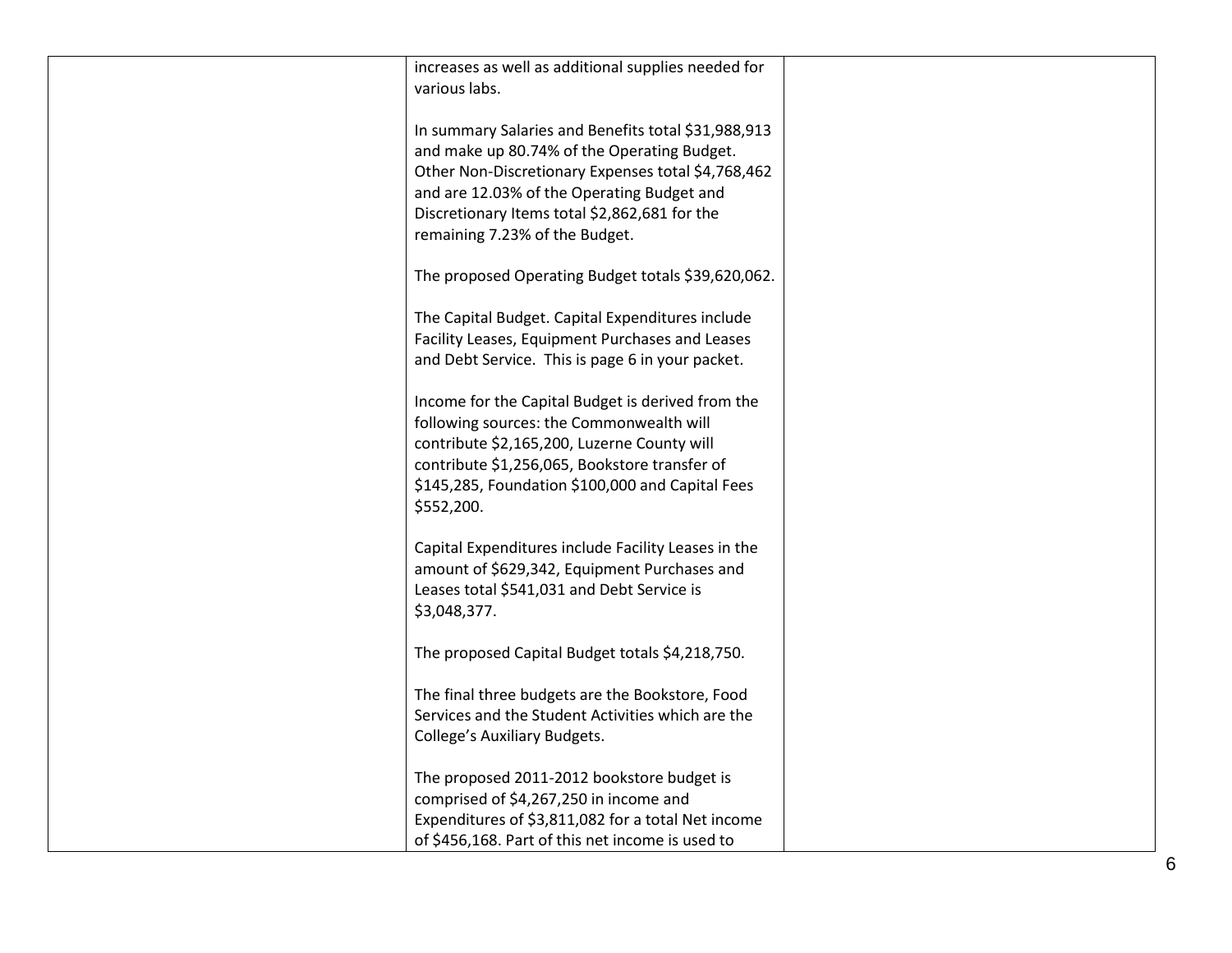| support the revenue for college operating<br>expenses, capital expenses and the small operating<br>loss in Food Service.                                                                                                                                                                                                                                                                                                                                                                    |  |
|---------------------------------------------------------------------------------------------------------------------------------------------------------------------------------------------------------------------------------------------------------------------------------------------------------------------------------------------------------------------------------------------------------------------------------------------------------------------------------------------|--|
| The proposed 2011-2012 food service budget is<br>comprised of \$398,000 in income and Expenditures<br>of \$401,111. The Net Loss for proposed budget<br>2011-2012 is expected to be (\$3,111) which will be<br>covered with a transfer from the Bookstore.                                                                                                                                                                                                                                  |  |
| The final budget to be presented this evening is the<br>Student Activities Budget and is comprised of<br>\$344,607 in income and Expenditures of \$344,607.<br>The Revenue for this budget comes from a portion<br>of the general services fees collected from the<br>students each fiscal year.                                                                                                                                                                                            |  |
| Mr. Gasper extended his thanks and appreciation<br>to Mary Lou Yerke, Natalie Staron and Robert<br>Linskey for all their help, support and assistance<br>provided in preparing these budgets.                                                                                                                                                                                                                                                                                               |  |
| President Leary commended Mr. Gasper.<br>President Leary stated this budget represents a<br>balanced budget. For the second consecutive year<br>Luzerne County Community College will not be<br>raising tuition. President Leary noted across the<br>state, ranked high to low in tuition ratings, LCCC is<br>second to the lowest in rate of tuition. Mr. Gasper<br>was commended for his work and for the fact that<br>he has worked so diligently in preparing the 2011-<br>2012 budget. |  |
| Trustee Barry H. Williams, J.D., C.P.A., asked Mr.<br>Gasper to highlight the slide with the revenue<br>percentages. Trustee Williams pointed out the<br>percentage the students pay to the community<br>college for tuition is 35.36%; the technology fee                                                                                                                                                                                                                                  |  |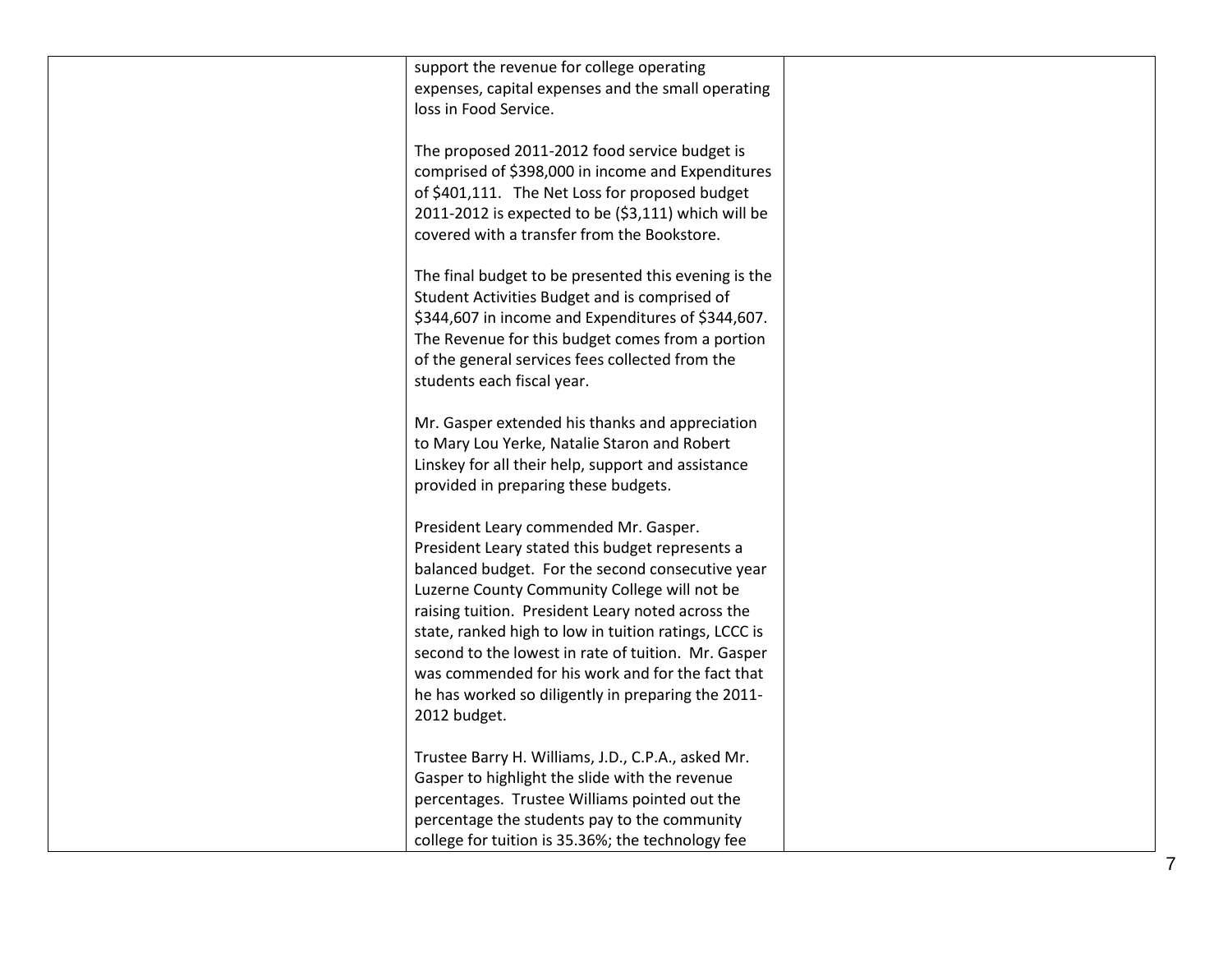|                                        | general services fee and courses fees, equates to     |  |
|----------------------------------------|-------------------------------------------------------|--|
|                                        | 46.74%. Trustee Williams stated Mr. Gasper, the       |  |
|                                        | finance team, and administration did a fabulous job   |  |
|                                        | this year constraining expenditures, but we have to   |  |
|                                        | stay vigilant because as we move forward in the       |  |
|                                        | next year -with the state of the economy and the      |  |
|                                        | state of governance our support is going to be        |  |
|                                        | stagnant. We can always hope for more money but       |  |
|                                        | if its' stagnant any additional monies or costs we    |  |
|                                        | have to spend next year or the year after could end   |  |
|                                        | up coming out of tuition. So we have to be ever       |  |
|                                        | vigilant to make sure that if we have a way to save   |  |
|                                        | money we go ahead and do that.                        |  |
|                                        | Trustee Mahmoud H. Fahmy, Ph.D., commended            |  |
|                                        | the President and Finance staff for a job well done   |  |
|                                        | in the budget preparation.                            |  |
|                                        |                                                       |  |
|                                        | Board Chair Rymar congratulated Joseph Gasper         |  |
|                                        | and his Finance staff for the excellent job in        |  |
|                                        | preparing the budget. Board Chair Rymar stated, to    |  |
|                                        | present a balanced budget, after losing \$1.1 million |  |
|                                        | in stimulus money was a remarkable achievement.       |  |
| O President's Report/Foundation Report | President Leary welcomed a member of this year's      |  |
|                                        | Leadership LCCC program, Class of 2011, Jackie        |  |
|                                        | Stash, Tech Prep Program Coordinator.                 |  |
|                                        |                                                       |  |
|                                        | The College recently received an Americorp grant      |  |
|                                        | from Campus Compact to start an AmericCorp            |  |
|                                        | Community Fellows Program on campus. The grant        |  |
|                                        | provides \$1,200 in funding for up to 15 LCCC         |  |
|                                        | students to serve as mentors. The academically        |  |
|                                        | successful students who are selected will provide     |  |
|                                        | tutoring and mentoring to students who are            |  |
|                                        | experiencing academic difficulties, particularly      |  |
|                                        | those students who are enrolled in the Adult          |  |
|                                        | Learners Training and Assistance Program (ALTA).      |  |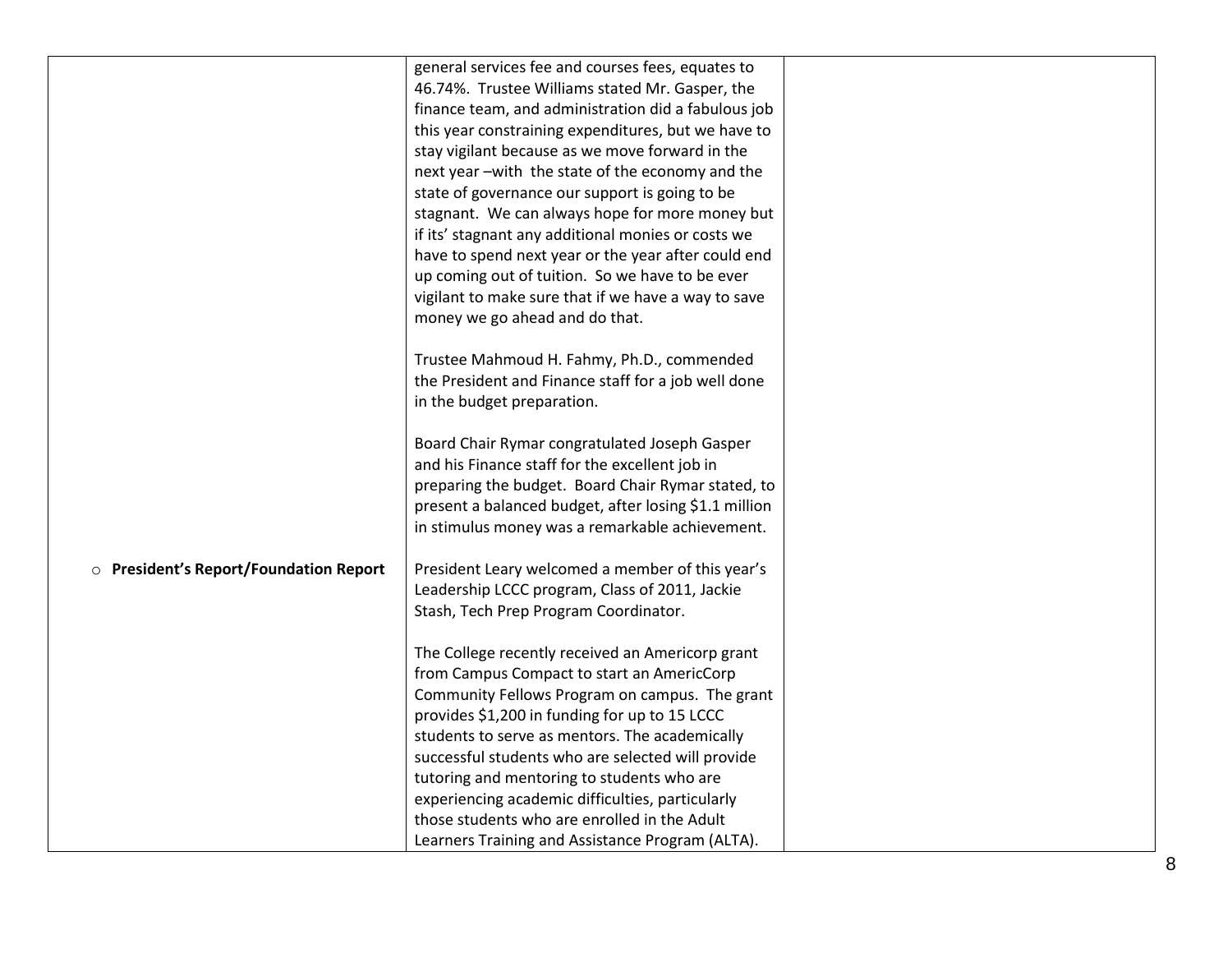| The ALTA students include high school dropouts,        |  |
|--------------------------------------------------------|--|
| English as a Second Language students, and             |  |
| returning veterans. President Leary commended          |  |
| the faculty for securing for the first time in LCCC    |  |
| history, the Americorp Grant.                          |  |
|                                                        |  |
| Jim Burke, Senior Vice President/Regional Executive    |  |
| of Luzerne Bank, has assumed the Presidency of the     |  |
| Foundation Board of Directors. Mr. Burke will          |  |
| serve out the remaining 2011 term of Sue               |  |
| Unvarsky, who was appointed to our Board of            |  |
| Trustees, and will serve his full year's term in 2012. |  |
|                                                        |  |
| The Foundation has received an endowment gift of       |  |
| \$10,000 to fund a scholarship in memory of Donald     |  |
| A. Whitt a 1984 alumnus in the Plumbing, Heating       |  |
| and Air Conditioning program. The donation was         |  |
| made by Mr. Whitt's family.                            |  |
| Planning for a ribbon cutting ceremony and open        |  |
| house for the Health Sciences Center are underway.     |  |
| The date has not been decided, but it will be held     |  |
| sometime in late September.                            |  |
|                                                        |  |
| At the Finance Committee meeting of the                |  |
| Foundation's Board of Directors in May, reports        |  |
| were presented that verify that the Foundation and     |  |
| Alumni Assets have grown significantly over the        |  |
| past two years. The combined total of \$3.5 million    |  |
| at the end of FY 2009-2010 represents an increase      |  |
| of \$1,087,359 over FY 2008/09.                        |  |
|                                                        |  |
| Work is moving rapidly in establishing the Goldman     |  |
| Sachs Learning Center at the Northumberland            |  |
| Regional Center. This resource is the result of the    |  |
| investment by Goldman Sachs and private donation       |  |
| from Jennifer Wheary and Paul Walker. A ribbon         |  |
| cutting and plaque dedication will be set soon.        |  |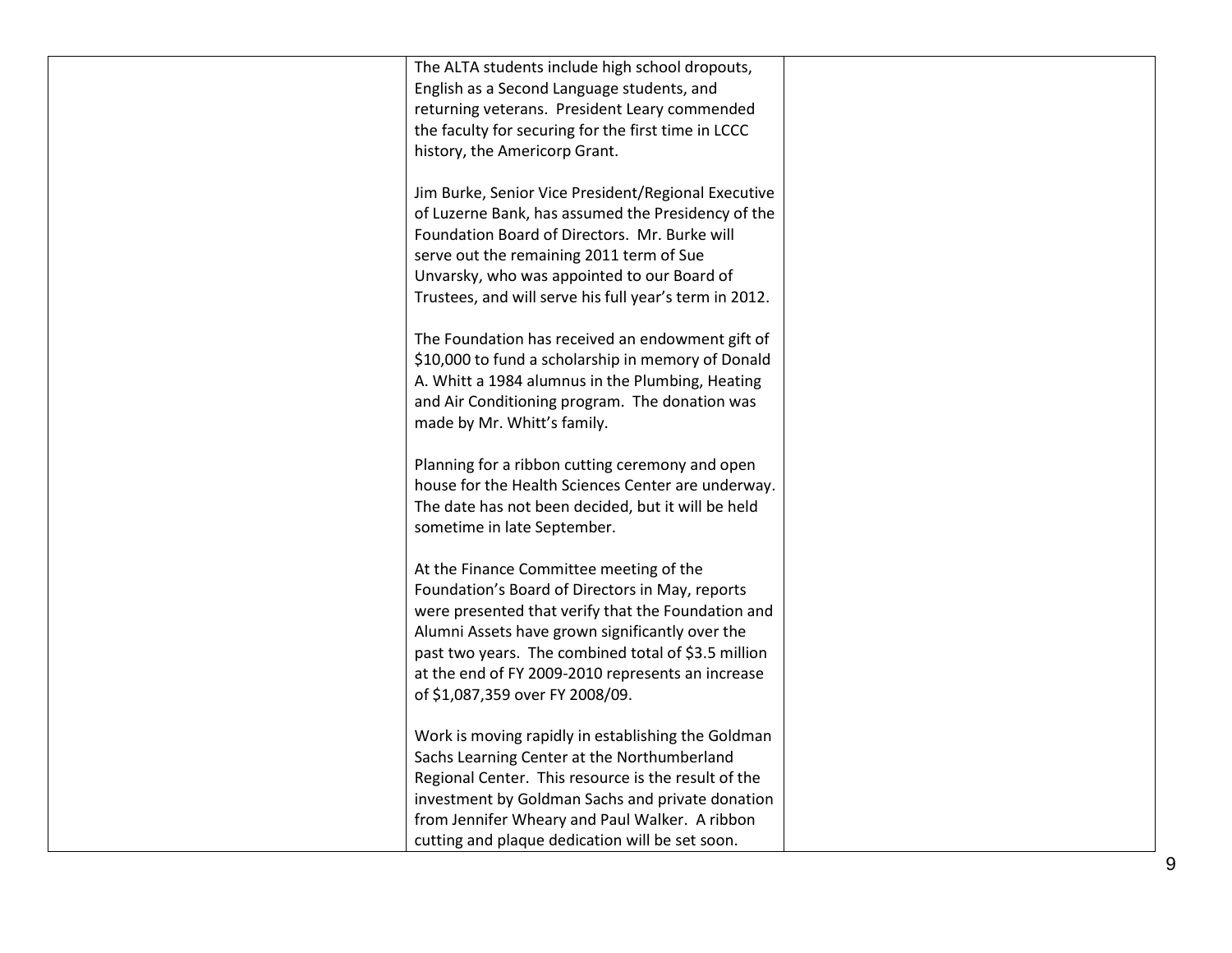|                                                                                        | President Leary reported the PHEAA Board has<br>approved an additional \$50 million to the state<br>grant program. This money is on top of the state<br>appropriations for the fiscal year and comes from<br>the previous fiscal earnings. Part of the additional<br>allocation will be dedicated to community college<br>students by changing the application deadline from<br>May 1 to August 1. Students that applied late this<br>year after May 1 are automatically reconsidered for<br>the potential state grant. Any student now through<br>August 1 will be considered eligible for the state<br>grant. In addition the funding will increase the state<br>grant award for all students potentially by about<br>\$700. President Leary stated this is a remarkable<br>achievement. The PA Commission for Community<br>College and Presidents have been lobbying to<br>change this deadline date. As an example,<br>approximately 1,750 students last year applied to<br>Luzerne County Community College after May 1 <sup>st</sup> .<br>This means that those 1,750 students, if they are<br>eligible financially, will qualify for additional monies<br>and will be eligible for a Pell Grant. |                                                                                                                                                                                                                                                                                                                              |
|----------------------------------------------------------------------------------------|---------------------------------------------------------------------------------------------------------------------------------------------------------------------------------------------------------------------------------------------------------------------------------------------------------------------------------------------------------------------------------------------------------------------------------------------------------------------------------------------------------------------------------------------------------------------------------------------------------------------------------------------------------------------------------------------------------------------------------------------------------------------------------------------------------------------------------------------------------------------------------------------------------------------------------------------------------------------------------------------------------------------------------------------------------------------------------------------------------------------------------------------------------------------------------------------------------|------------------------------------------------------------------------------------------------------------------------------------------------------------------------------------------------------------------------------------------------------------------------------------------------------------------------------|
| o Student Representative Report                                                        | President Leary stated completed her service as<br>student representative to the Board. A new<br>representative will be in place for the August Board<br>of Trustees Board meeting.                                                                                                                                                                                                                                                                                                                                                                                                                                                                                                                                                                                                                                                                                                                                                                                                                                                                                                                                                                                                                     |                                                                                                                                                                                                                                                                                                                              |
|                                                                                        |                                                                                                                                                                                                                                                                                                                                                                                                                                                                                                                                                                                                                                                                                                                                                                                                                                                                                                                                                                                                                                                                                                                                                                                                         |                                                                                                                                                                                                                                                                                                                              |
| 6. Report/Action of the Executive Committee<br>6A. Nomination Committee Recommendation | Board Chair Rymar noted, in accordance with the<br>Board of Trustees By-Laws, we are required to<br>present a slate of officers to the full Board of<br>Trustees. These slates of officers are to be<br>considered at the meeting at which the election of<br>officers will be held. Dr. Mahmoud H. Fahmy<br>served as chair of the Nomination Committee.                                                                                                                                                                                                                                                                                                                                                                                                                                                                                                                                                                                                                                                                                                                                                                                                                                               | Approved. Motion made by Mary Hinton, Ph.D.<br>and seconded by Elaine Curry. Vote was all "yes".<br>Motion carried.<br>Nomination Committee members, Paul Halesey<br>and John Kashatus stated as one of the goals for<br>the Board of Trustees Executive Committee is to<br>establish a new process to nominate the slate of |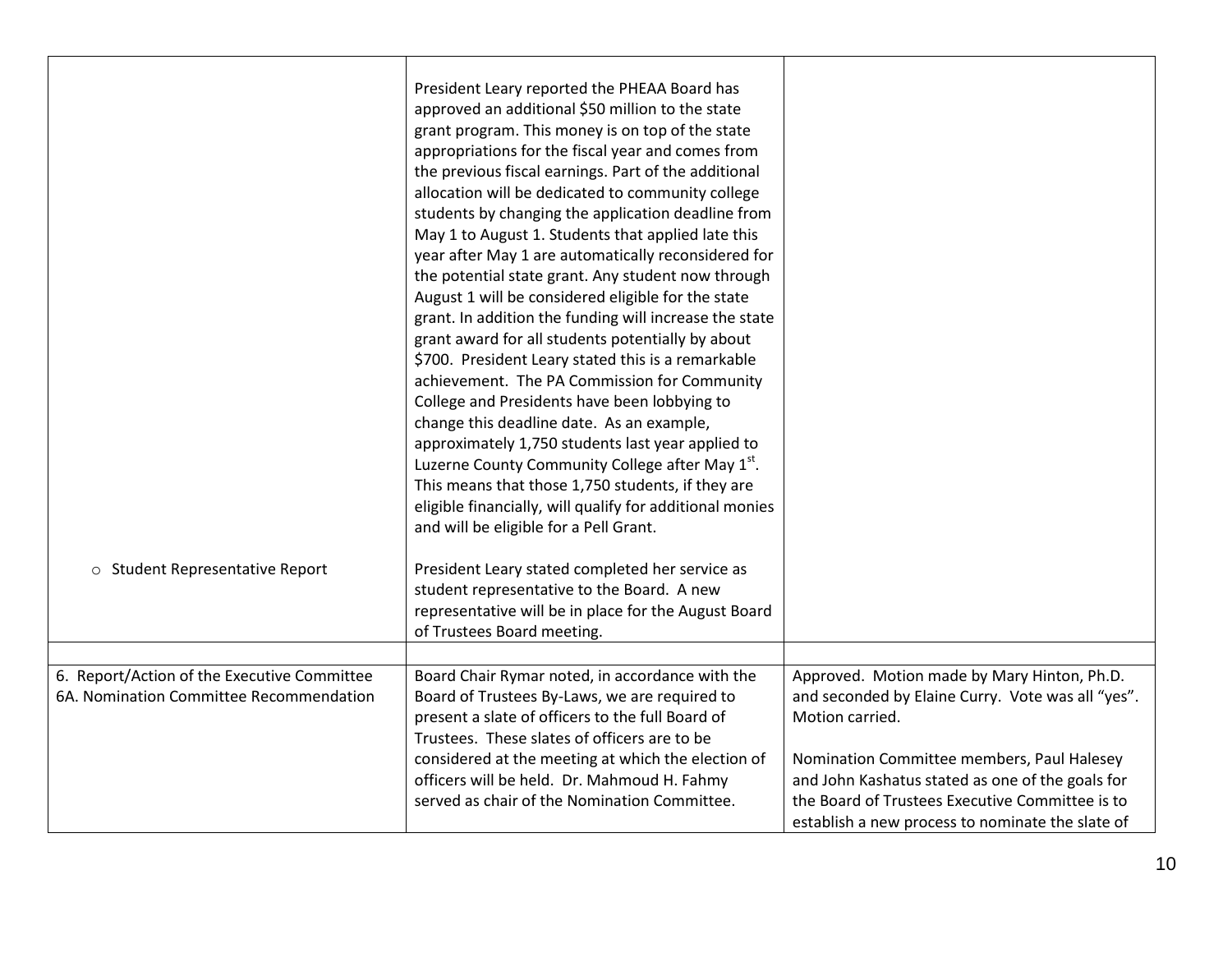|                                                                           | At this time, Mahmoud H. Fahmy, Ph.D., thanked<br>John Kashatus and Paul Halesey for serving on the<br>Nomination Committee. The following slate of<br>officers was presented to the full Board of Trustees:<br>Board Chair, Joseph Rymar; Vice Chair, Elaine Cook,<br>R.N., J.D.; and Board Secretary, Lynn Marie Distasio.<br>Board Chair Joseph Rymar opened the floor for any<br>additional nominations.                                                                                                                                                                                                           | officers. This would be more on the basis of actual<br>nominating and voting.<br>Board Chair Rymar extended his thanks to the<br>nomination committee. |
|---------------------------------------------------------------------------|------------------------------------------------------------------------------------------------------------------------------------------------------------------------------------------------------------------------------------------------------------------------------------------------------------------------------------------------------------------------------------------------------------------------------------------------------------------------------------------------------------------------------------------------------------------------------------------------------------------------|--------------------------------------------------------------------------------------------------------------------------------------------------------|
| 7. Report/Action of the Academic Committee                                | No report                                                                                                                                                                                                                                                                                                                                                                                                                                                                                                                                                                                                              |                                                                                                                                                        |
|                                                                           |                                                                                                                                                                                                                                                                                                                                                                                                                                                                                                                                                                                                                        |                                                                                                                                                        |
| 8. Report/Action of Finance Committee                                     | Lynn Marie Distasio, Committee Chair, presented<br>the following Finance Committee Report.                                                                                                                                                                                                                                                                                                                                                                                                                                                                                                                             |                                                                                                                                                        |
| 8A. Recommendation to approve College Budget<br>for Fiscal Year 2011-2012 | 8A. Recommend the Luzerne County Community<br>College Board of Trustees approve the Luzerne<br>County Community College Operating and Capital<br>Budget for Fiscal Year 2011-2012; and the Auxiliary<br>Budgets.                                                                                                                                                                                                                                                                                                                                                                                                       | 8A.Approved. Motion made by Michael Tigue, III.,<br>and seconded by Elaine Cook, R.N., J.D., Vice Chair.<br>Vote was all "yes". Motion carried.        |
| 8B. Summary of Payments                                                   | 8B.Recommend the Luzerne County Community<br>College Board of Trustees approve the summary of<br>payments.                                                                                                                                                                                                                                                                                                                                                                                                                                                                                                             | 8B. Approved. Motion made by Paul Halesey, and<br>seconded by Barry H. Williams, J.D., C.P.A.<br>Vote was all "yes". Motion carried.                   |
| 8C. Acceptance of Grants                                                  | 8C.Recommend that the Luzerne County<br>Community College Board of Trustees approve the<br>acceptance of the following grant awards: The<br><b>Americorp Community Fellows grant from Campus</b><br>Compact will provide 15 students to serve on<br>average 300 hours each at LCCC as mentors/tutors<br>to students experiencing academic difficulties and<br>at risk freshman to help increase their retention<br>rates. The students who become the Americorp<br>Community Fellows will each receive \$1,132 for<br>serving the 300 hours of service. Thus the value of<br>the grant will be approximately \$16,980. | 8C. Approved. Motion made by Elaine Maddon<br>Curry, and seconded by Elaine Cook, R.N., J.D.,<br>Vice Chair.<br>Vote was all "yes". Motion carried.    |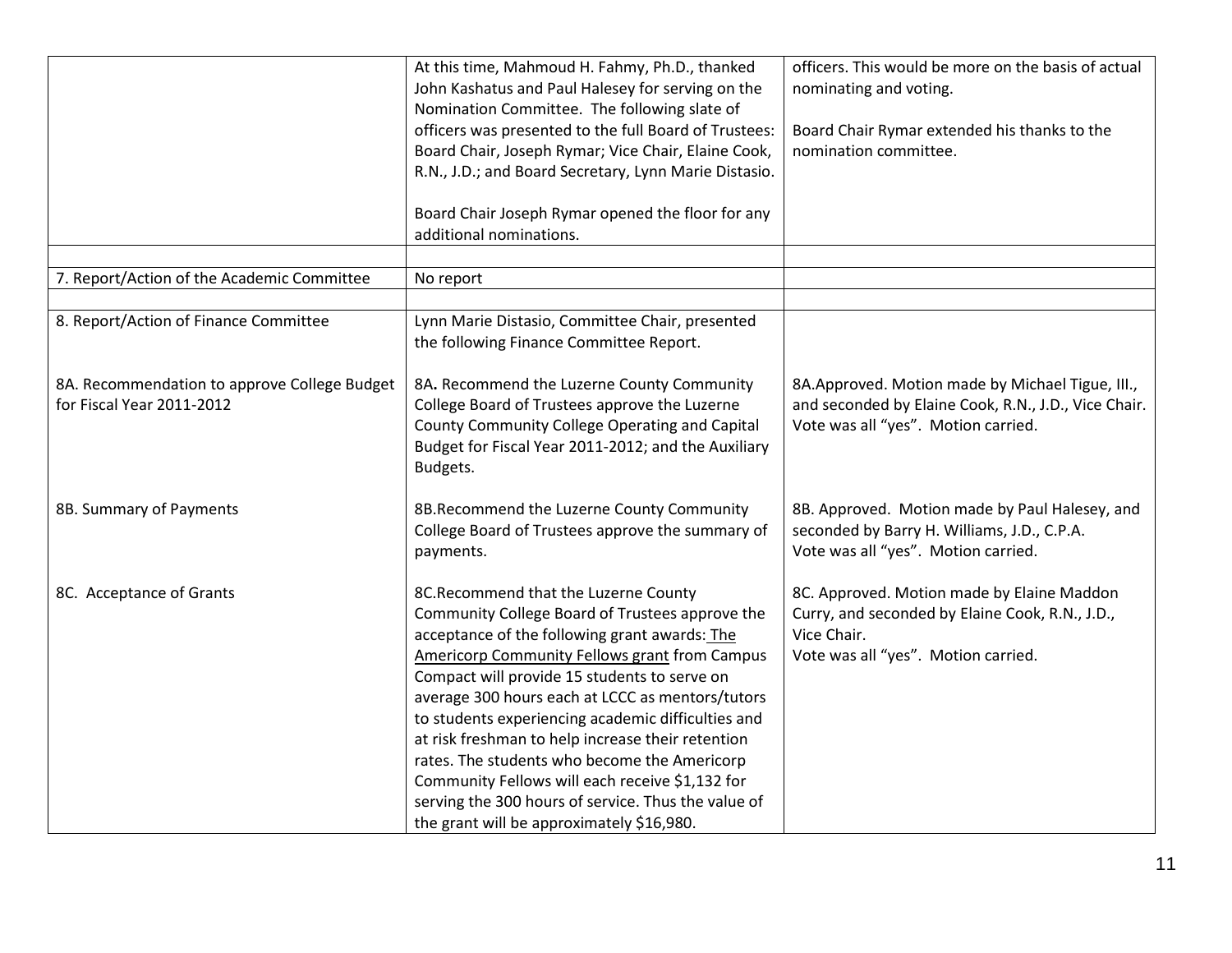| 8D. Health Science Center Delay Claims | 8D.Committee Chair Distasio stated item 8D was not<br>recommended by the Finance Committee; however<br>this item was discussed during the Board of Trustees<br>Session and is being presented as follows:<br>Recommend the Luzerne County Community<br>College Board of Trustees approve the following<br>delay claim change orders as listed below, approval<br>pending the signatures on the change orders by the<br>appropriate parties.<br>❖ Change Order 04 to Panzitta Enterprises in<br>the amount of \$247,748;<br>❖ Change Order 01 to G.C. Wall in the<br>amount of \$5,410.66;<br>❖ Change Order 01 to Brennan Electric (data)<br>in the amount of \$12,544;<br>❖ Change Order 02 to Brennan Electric<br>(electric) in the amount of \$63,935.68;<br>❖ Change Order 02 to Teck III Painting in the<br>amount of \$5,031.25; and,<br>❖ Change Order 01 to Precept Associates LLC<br>in the amount of \$60,000. | 8D. Motion to approve made by Michael Tigue, III;<br>and seconded by Elaine Maddon Curry.<br>Board Chair Rymar asked if there were on<br>questions.<br>Lynn Marie Distasio, Board Secretary, directing her<br>comments to Dr. Joseph Grilli, Vice President,<br>Training Institutes, External Affairs and Planning,<br>asked if he would confirm that he and his staff<br>reviewed every change order, not only for the<br>appropriateness of the need for the change order<br>but also the time and every charge of the change<br>order.<br>Dr. Joseph Grillis confirmed yes.<br>Trustee Distasio asked if Dr. Grilli and his staff<br>agree that the change orders were necessary,<br>appropriate based on time and cost for each<br>individual contractor; and that he has no questions<br>or concerns for any of these being presented this<br>evening.<br>Dr. Joseph Grilli stated he has no concerns in<br>reference to the change orders being presented<br>this evening.<br>Dr. Grilli noted, as Trustee Distasio may recall,<br>Marx Sheet Metal and Mechanical who is the<br>HVAC contractor submitted an estimate in the<br>sum of \$40,000. His actual costs, as of a few days<br>ago were much higher than \$40,000. Dr. Grilli |
|----------------------------------------|--------------------------------------------------------------------------------------------------------------------------------------------------------------------------------------------------------------------------------------------------------------------------------------------------------------------------------------------------------------------------------------------------------------------------------------------------------------------------------------------------------------------------------------------------------------------------------------------------------------------------------------------------------------------------------------------------------------------------------------------------------------------------------------------------------------------------------------------------------------------------------------------------------------------------|----------------------------------------------------------------------------------------------------------------------------------------------------------------------------------------------------------------------------------------------------------------------------------------------------------------------------------------------------------------------------------------------------------------------------------------------------------------------------------------------------------------------------------------------------------------------------------------------------------------------------------------------------------------------------------------------------------------------------------------------------------------------------------------------------------------------------------------------------------------------------------------------------------------------------------------------------------------------------------------------------------------------------------------------------------------------------------------------------------------------------------------------------------------------------------------------------------------------------------------------|
|                                        |                                                                                                                                                                                                                                                                                                                                                                                                                                                                                                                                                                                                                                                                                                                                                                                                                                                                                                                          | stated he did not bring this to the Board because<br>he and his staff have not conducted their review                                                                                                                                                                                                                                                                                                                                                                                                                                                                                                                                                                                                                                                                                                                                                                                                                                                                                                                                                                                                                                                                                                                                        |
|                                        |                                                                                                                                                                                                                                                                                                                                                                                                                                                                                                                                                                                                                                                                                                                                                                                                                                                                                                                          | as of yet. Dr. Grilli stated he will come in the                                                                                                                                                                                                                                                                                                                                                                                                                                                                                                                                                                                                                                                                                                                                                                                                                                                                                                                                                                                                                                                                                                                                                                                             |
|                                        |                                                                                                                                                                                                                                                                                                                                                                                                                                                                                                                                                                                                                                                                                                                                                                                                                                                                                                                          | future with their recommendation.                                                                                                                                                                                                                                                                                                                                                                                                                                                                                                                                                                                                                                                                                                                                                                                                                                                                                                                                                                                                                                                                                                                                                                                                            |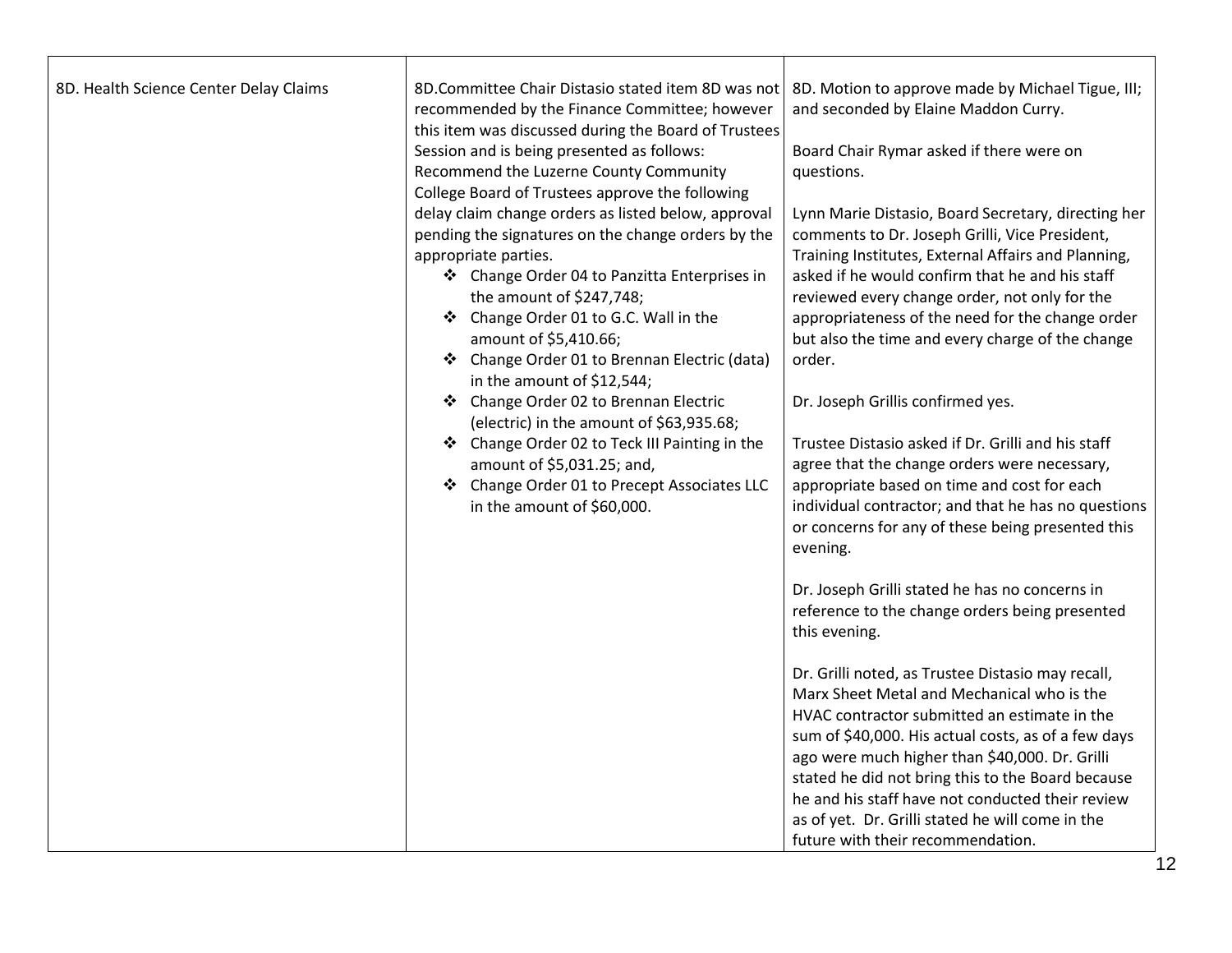Trustee Distasio, asked Dr. Grilli if our construction manager agrees with all the change orders. Dr. Grilli stated "yes" and noted there were two levels of review. The first level of review was with the construction manager reviewing all the certified payrolls, payment receipts for insurances, trailer rentals, and so forth. The Construction Manager then forwards the documentation to Dr. Grili's office for review by a member of his staff, with final review by Dr. Grilli.

Michael Tigue, III, stated he does not agree with the amount; however the college solicitor indicated we have no choice, noting there isn't much we can do.

George Hayden requested in the future these types of requests not come to the Board in this format. There should be a different approval process on the college's end so that this does not happen again.

Elaine Maddon Curry requested that the College hire a construction attorney reading all of the contracts to make sure the College is protected.

Dr. Joseph Grilli stated the college's attorney, Hourigan, Kluger and Quinn reviewed all of the construction contracts, bids.

Elaine Maddon Curry noted that there are attorneys whose expertise is the area of construction.

Mary Dana Hinton, Ph.D. stated she is not a believer in attempting to micro-managing the college, she does not feel that is appropriate nor does she feel, as a Trustee, we need to see every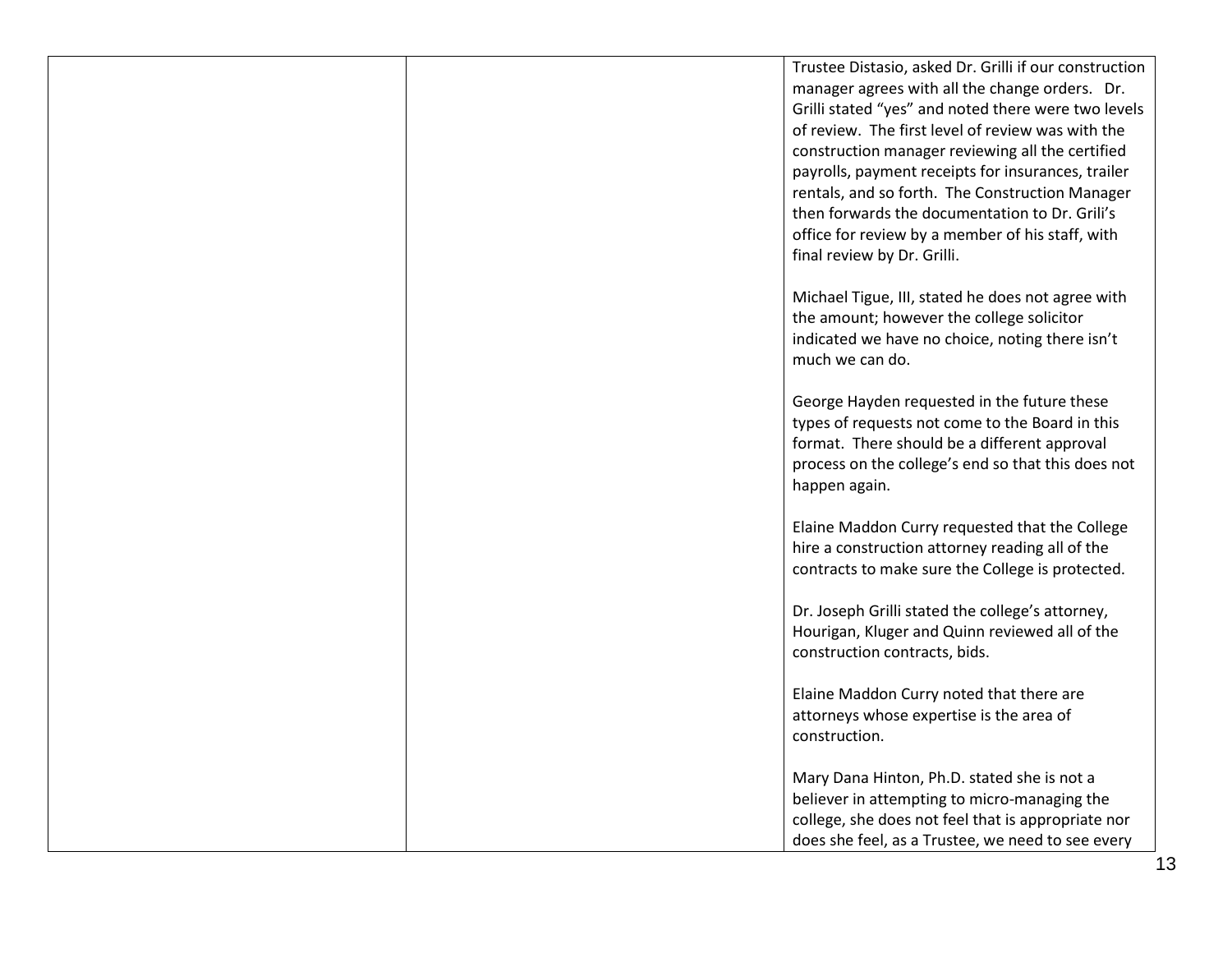change order. Trustee Hinton stated her concern is that nearly 10% of the capital budget is being spent on these change orders. Trustee Hinton stated this is well beyond excessive and feels we need to cap how much of a variance we are going to have in capital budget for change orders. It is necessary to strike some balance or else we are not being proper stewards of the college.

Board Chair Rymar stated the comments made are all valid, the points were all well made. We will move forward and put together an agenda and schedule to allow us to look at all of these and come forward with solutions that are satisfactory.

Dr. Grilli, addressing the Board, stated the capital budget referred by Trustee Hinton, did not fund the construction project. Trustee Hinton acknowledged that she is aware the funding was a bond. However, she understands that when you look at the capital budget as a whole this is a significant amount of money.

## **Roll Call Vote**:

Elaine Cook, R.N., J.D., Vice Chair, no; Elaine Maddon Curry, yes; Lynn Marie Distasio, Board Secretary, yes; Dr. Mahmoud H. Fahmy, yes; Paul Halesey, yes; George F. Hayden, no; Mary Dana Hinton, Ph.D., yes; John Kashatus, yes; Paul M. Platukis, no; Michael Tigue, III, yes; Susan E. Unvarsky, abstain.

Vote was seven (7) yes; four (4) no; and one (1) abstention.

Motion carried.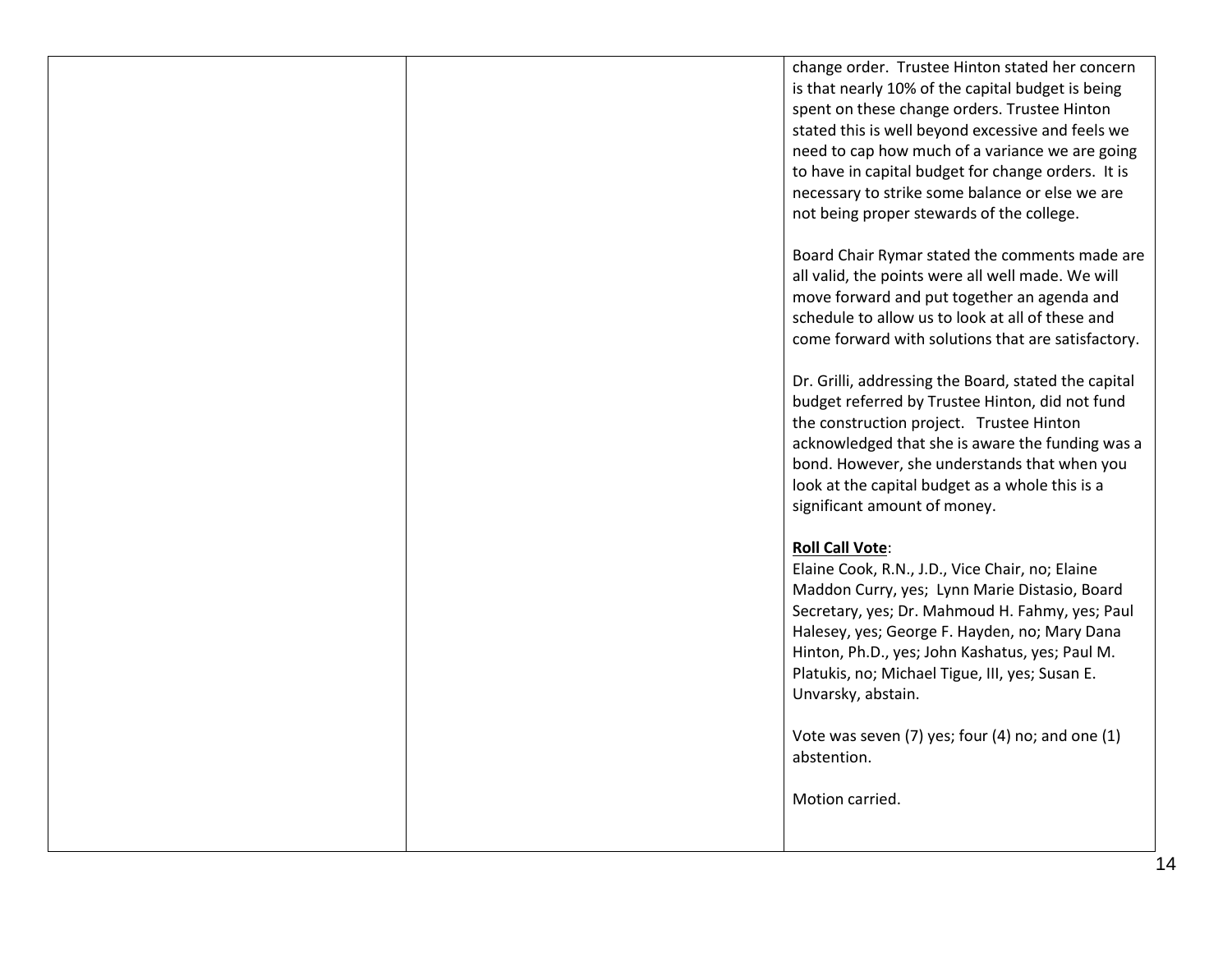| 8E. RFP for Annual Audit Services                                  | 8E. Recommend Luzerne County Community<br>College Board of Trustees approve the Request for<br>Proposal for Annual Audit Services to be awarded<br>to Prociak & Associates. The annual fee for each of<br>the three (3) year commitment is \$46,200 for year<br>one, \$47,125 for year two, and \$48,075 for year<br>three. | 8E. Approved. Motion made by Michael Tigue, III,<br>and seconded by Paul Halesey.<br>Vote was eleven (11) "yes"; and one (1)<br>abstention by Trustee Lynn Marie Distasio.<br>Motion carried.                                                                                                                                                                                 |
|--------------------------------------------------------------------|-----------------------------------------------------------------------------------------------------------------------------------------------------------------------------------------------------------------------------------------------------------------------------------------------------------------------------|-------------------------------------------------------------------------------------------------------------------------------------------------------------------------------------------------------------------------------------------------------------------------------------------------------------------------------------------------------------------------------|
| 8F. RFP for Business Management Advisory<br><b>Services</b>        | 8F.Recommend the Luzerne County Community<br>College Board of Trustees approve the Request for<br>Proposal for Business Management Advisory<br>Services to be awarded to the Albert B. Melone<br>Company. The annual fee for each of the three (3)<br>year commitment is \$73,900.                                          | 8F. Approved. Motion made by Michael Tigue, III,<br>and seconded by John Kashatus.<br>Elaine Maddon Curry asked if this was the only<br>proposal received.<br>Trustee Barry Williams, J.D., C.P.A. stated as noted<br>in the documentation, thirteen (13) companies<br>were provided the RFP and only one (1) responded<br>to the RFP.<br>Vote was all "yes". Motion carried. |
| 8G. Health Science Project Paving Change Order<br>#1               | 8G. Recommend the Luzerne County Community<br>College Board of Trustees approve Health Science<br>Center Paving Change Order #1 to Penn Earthworks,<br>Inc. in the amount of \$18,624.00.                                                                                                                                   | 8G. Approved. Motion made by Michael Tigue, III,<br>and seconded by Elaine Maddon Curry.<br>Vote was all "yes". Motion carried                                                                                                                                                                                                                                                |
| 8H. Bid #399-Exterior Door Replacement for<br>Buildings 3,4, and 7 | 8H.Recommend Luzerne County Community<br>College Board of Trustees approve the award of Bid<br>#399 for Exterior Door Replacement for Buildings<br>3,4, and 7 to Torbik Safe & Lock, Inc. in the amount<br>of \$32,500.00, for Buildings.                                                                                   | 8H. Approved. Motion made by Elaine Cook, R.N.,<br>J.D., Vice Chair; seconded by Michael Tigue, III.<br>Vote was all "yes". Motion carried.                                                                                                                                                                                                                                   |
| 8I. Bid #400-Health Science Center Technology<br>Hardware/Software | 8I.Recommend the Luzerne County Community<br>College Board of Trustees approve the award of<br>Bid #400 to CDWG (Section A) in the amount of<br>\$38,475.57; Sanyer Technologies (Section B) in the<br>amount of \$4,770.00; CDWG (Section C) in the<br>amount of \$6,226.00; Integra One (Section D) in the                | 8I. Approved. Motion made by John Kashatus;<br>seconded by Barry H. Williams, J.D., C.P.A.<br>Vote was all "yes". Motion carried.                                                                                                                                                                                                                                             |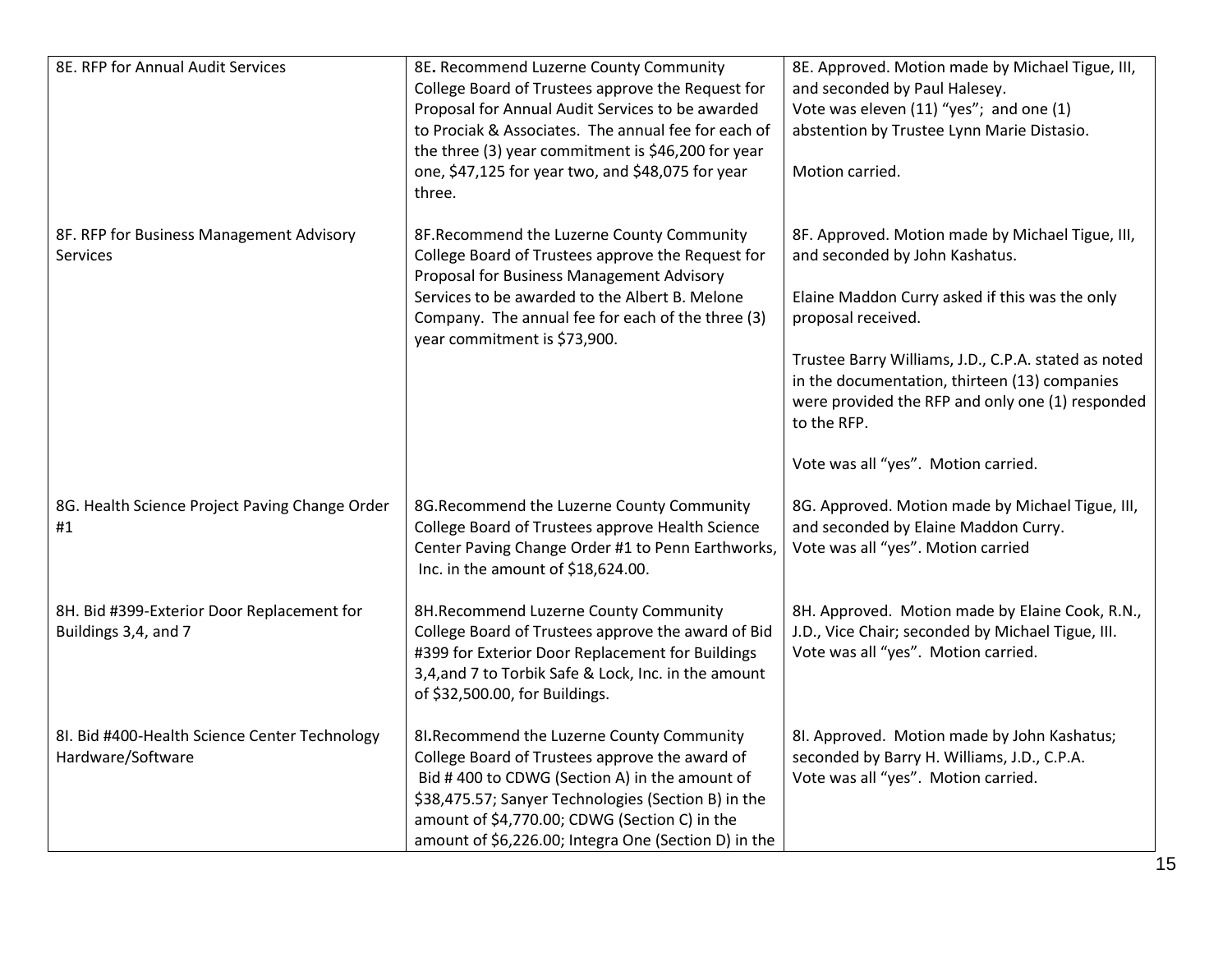|                                                                                          | amount of \$13,822.00; GovConnection (Section E)<br>in the amount of \$5,435.84; CDWG (Section F) in the<br>of \$6,780.00; Dell (Section G) in the amount of<br>\$54.839.09. The total amount of the purchase is<br>\$130,348.50.                                    |                                                                                                                                                                                                                                           |
|------------------------------------------------------------------------------------------|----------------------------------------------------------------------------------------------------------------------------------------------------------------------------------------------------------------------------------------------------------------------|-------------------------------------------------------------------------------------------------------------------------------------------------------------------------------------------------------------------------------------------|
| 8J. Bid #401-Heath Science Center Nursing<br><b>Simulator Technology</b>                 | 8J.Recommend the Luzerne County Community<br>College Board of Trustees approve the award of<br>Bid #401 to Educational Management Solutions<br>(EMS) in the amount of \$160,270.00.                                                                                  | 8J. Approved. Motion made by Elaine Maddon<br>Curry; seconded by Elaine Cook, R.N., J.D., Vice<br>Chair.<br>Vote was all "yes". Motion carried.                                                                                           |
| 8K. Bid #402-Health Science Center High Fidelity<br><b>Nursing Simulation Technology</b> | 8K. Recommend the Luzerne County Community<br>College Board of Trustees approve the award of<br>Bid #402 to Medical Education Technologies Inc,<br>(METI) in the amount of \$149,163.00.                                                                             | 8K. Approved. Motion made by Elaine Cook, R.N.,<br>J.D., Vice Chair; seconded by George F. Hayden.<br>Vote was all "yes". Motion carried.                                                                                                 |
| 8L. Bid #403-Campus Furniture Replacement                                                | 8L. Recommend the Luzerne County Community<br>College Board of Trustees approve the award of<br>Bid #403 to Educational Furniture Solutions (EFS)<br>in the amount of \$93,325.00 and One Point in the<br>amount of \$2,205.00 for a total amount of<br>\$95,530.00. | 8L. Approved. Motion made by Paul Halesey;<br>seconded by Elaine Cook, R.N., J.D., Vice Chair.<br>Vote was all "yes". Motion carried.                                                                                                     |
| 8M. Bid #405-Scientific Laboratory Steam<br>Sterilizer (Autoclave)                       | 8M. Recommend the Luzerne County Community<br>College Board of Trustees approve the award of Bid<br>#405 to Steris Corporation in the amount of<br>\$39,058.00.                                                                                                      | 8M. Approved. Motion made by Elaine Cook, R.N.,<br>J.D., Vice Chair; seconded by Michael Tigue, III.<br>Vote was all "yes". Motion carried.                                                                                               |
| 8N. Bid #406-2011 Ford Escape Hybrid                                                     | 8N.Recommend the Luzerne County Community<br>College Board of Trustees approve the award of<br>Bid #406 to Hertrich Fleet Services, Inc. in the<br>amount of \$29,766.00.                                                                                            | 8N. Approved. Motion made by John Kashatus;<br>seconded by Mary Dana Hinton, Ph.D.<br>Elaine Maddon Curry questioned who would be<br>receiving this vehicle. Board Chair Rymar stated<br>security.<br>Vote was all "yes". Motion carried. |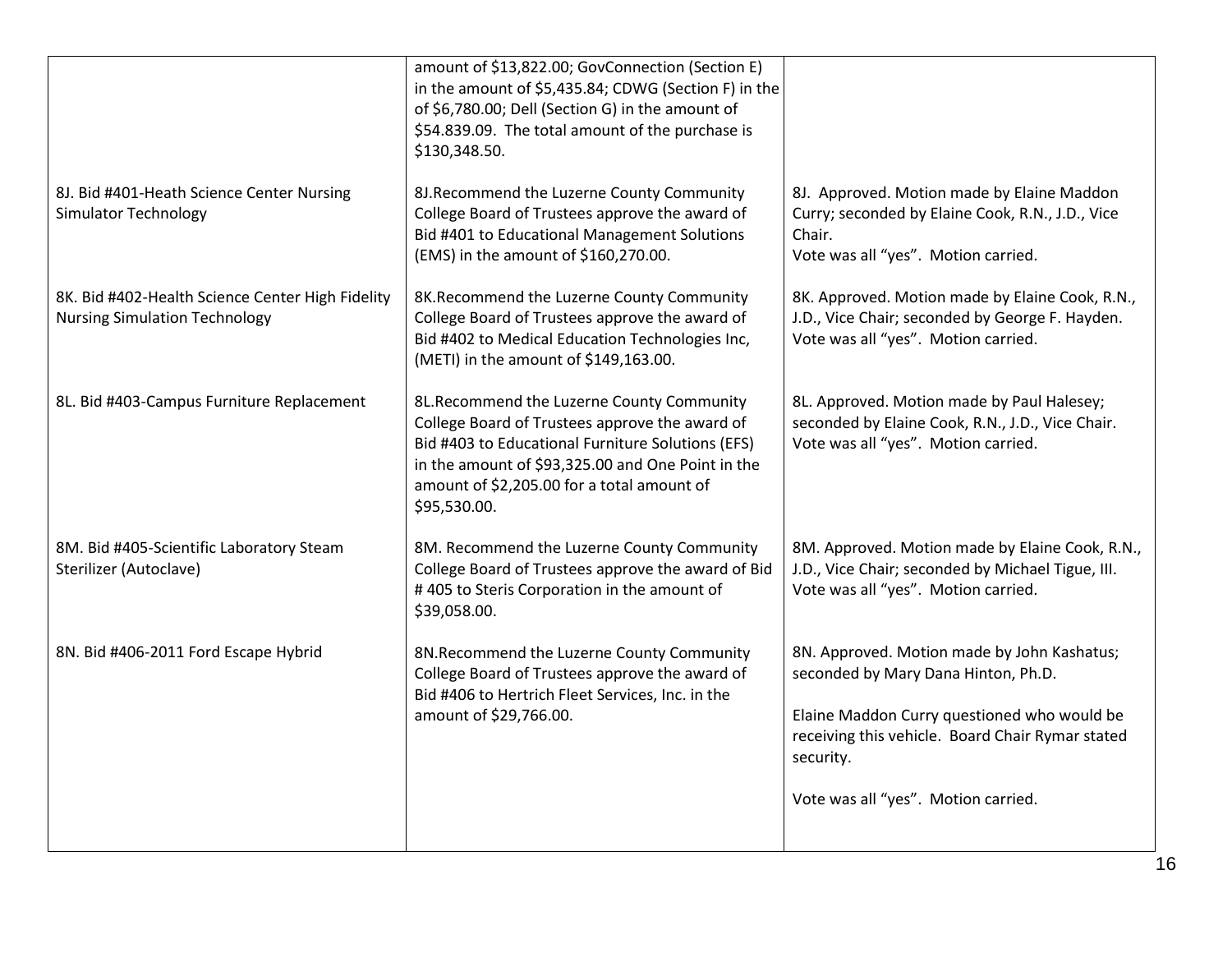| 80. Dual Enrollment Program                        | 80. Recommend the Luzerne County Community<br>College Board of Trustees approve the continuation<br>of Dual Enrollment Program agreements (excluding<br>the grant funding) during Fiscal Year 2011-2012.<br>Agreements must be signed by the College and<br>School District prior to students being registered<br>in order for the reduced tuition to be in effect.                                                                                                                                                                                                                                                                                                                                                                                                                                                                                                                                                                               | 80. Approved. Motion made by Mary Dana<br>Hinton, Ph.D.; seconded by Susan E. Unvarsky.<br>Vote was all "yes". Motion carried.              |
|----------------------------------------------------|---------------------------------------------------------------------------------------------------------------------------------------------------------------------------------------------------------------------------------------------------------------------------------------------------------------------------------------------------------------------------------------------------------------------------------------------------------------------------------------------------------------------------------------------------------------------------------------------------------------------------------------------------------------------------------------------------------------------------------------------------------------------------------------------------------------------------------------------------------------------------------------------------------------------------------------------------|---------------------------------------------------------------------------------------------------------------------------------------------|
| 8P. Apple Computer Purchase                        | 8P.Recommend Luzerne County Community<br>College Board of Trustees approve the award of the<br>Apple Computer purchase in the amount of<br>\$23,783.00 to Apple Computers.                                                                                                                                                                                                                                                                                                                                                                                                                                                                                                                                                                                                                                                                                                                                                                        | 8P. Approved. Motion made by Elaine Cook, R.N.,<br>J.D., Vice Chair; seconded by Michael Tigue, III.<br>Vote was all "yes". Motion carried. |
| 8Q. Adobe Software Purchase                        | 8Q.Recommend Luzerne County Community<br>College Board of Trustees approve the award of the<br>Adobe Software purchase in the amount of<br>\$83,572.97 to CDWG.                                                                                                                                                                                                                                                                                                                                                                                                                                                                                                                                                                                                                                                                                                                                                                                   | 8Q. Approved. Motion made by Elaine Cook, R.N.,<br>J.D., Vice Chair; seconded by Paul Halesey.<br>Vote was all "yes". Motion carried.       |
| 8R. Bid #409- Computers and Technology<br>Hardware | 8R.Recommend Luzerne County Community<br>College Board of Trustees approve the award of Bid<br>#409 - Computers & Technology Hardware to Dell<br>Marketing for A-Dell Computers & Notebooks in<br>the total amount of \$179,697.06; Global Gov/Ed<br>Solutions for B-HP Networking Equipment &<br>Printers, D-IBM Servers & Hardware, and E-<br>Network Storage in the total amount of \$50,108.05;<br>Apple Computers for C-Apple Computers in the<br>amount of \$27,837.00. The bid received by Integra<br>was determined to be invalid since it was a partial<br>bid for Section B. The total amount for items A, B,<br>C, D, & E being purchased from this bid is<br>\$257,642.11.<br>Recommend Luzerne County Community College<br>Board of Trustees approve the award of lease to<br>the low leasing company, University Lease. The<br>exact annual payment cost will be less than the<br>estimated \$71,103.24 since the principal balance | 8R. Approved. Motion made by Paul M. Platukis;<br>seconded by Elaine Maddon Curry.<br>Vote was all "yes". Motion carried.                   |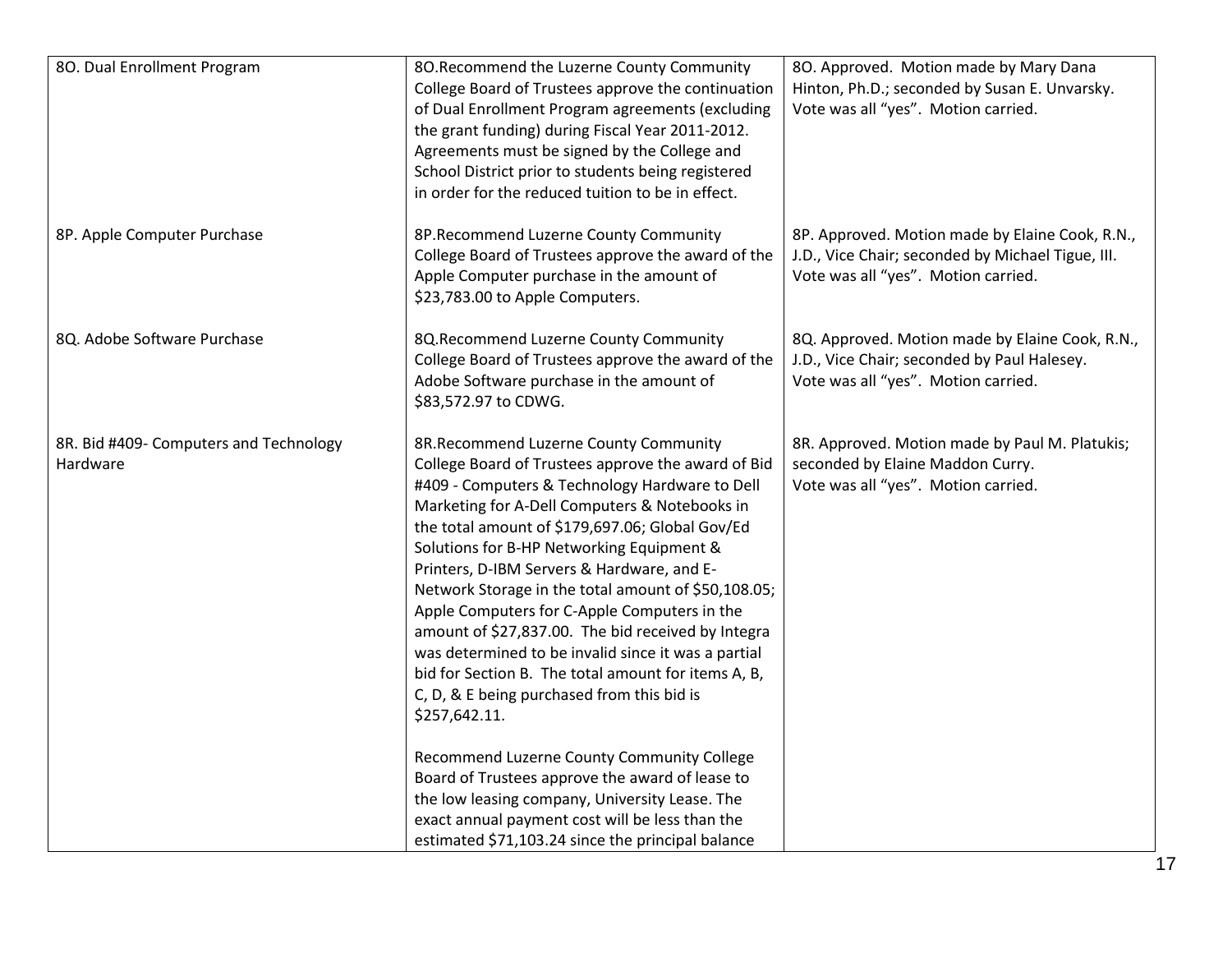|                                                            | was actually \$257,642.11. The same lease rate of<br>2.39% will apply. Four annual payments will be<br>made.                                                                              |                                                                                                                                                                                                                                                                                                                                                                                                                                                                                                                                                                                                                                                                                                                                                                                                                                                                                                         |
|------------------------------------------------------------|-------------------------------------------------------------------------------------------------------------------------------------------------------------------------------------------|---------------------------------------------------------------------------------------------------------------------------------------------------------------------------------------------------------------------------------------------------------------------------------------------------------------------------------------------------------------------------------------------------------------------------------------------------------------------------------------------------------------------------------------------------------------------------------------------------------------------------------------------------------------------------------------------------------------------------------------------------------------------------------------------------------------------------------------------------------------------------------------------------------|
| 8S. 2011 Ford Stake Body Truck                             | 8S.Recommend Luzerne County Community College<br>Board of Trustees approve the purchase of a 2011<br>Ford Stake Body Truck to Hondru Fleet - Hondru<br>Ford in the amount of \$38,630.02. | 8S. Approved. Motion made by Michael Tigue, III;<br>seconded by Paui Halesey.<br>Elaine Maddon Curry asked who will be using this<br>vehicle. Board Chair Rymar stated the Physical<br>Plant.<br>Elaine Cook, R.N., J.D., Vice Chair, questioned since<br>this was originally put out for a bid as a new<br>vehicle first, and then we put out an RFP for a use,<br>did we have to put out a new RFP for a new<br>vehicle.<br>Mr. Gasper stated the college sent out a bid for a<br>new vehicle and received no quotes. We then<br>went for quotes on a used vehicle; the response<br>was they did not have used but submitted quotes<br>for a new vehicle. This particular bid falls under<br>the State Contract Costars 25, Municipal Work<br>Vehicles, and received a Costars preferred<br>customer discount. There is no violation of the<br>college policy.<br>Vote was all "yes". Motion carried. |
|                                                            |                                                                                                                                                                                           |                                                                                                                                                                                                                                                                                                                                                                                                                                                                                                                                                                                                                                                                                                                                                                                                                                                                                                         |
| 9. Report/Action of the Human Resources<br>Committee Items | Paul Halesey, Committee Chair, presented the<br>following Human Resources Committee report.                                                                                               |                                                                                                                                                                                                                                                                                                                                                                                                                                                                                                                                                                                                                                                                                                                                                                                                                                                                                                         |
| 9A.Recommendation to Approve Faculty<br>Promotions         | 9A. Recommendation the Luzerne County<br>Community College Board of Trustees approve<br>the following seven (7) faculty members<br>for Faculty Promotion:                                 | 9A. Approved. Motion made by Mahmoud H.<br>Fahmy, Ph.D.; seconded by Mary Dana Hinton,<br>Ph.D.<br>Vote was all "yes". Motion carried.                                                                                                                                                                                                                                                                                                                                                                                                                                                                                                                                                                                                                                                                                                                                                                  |